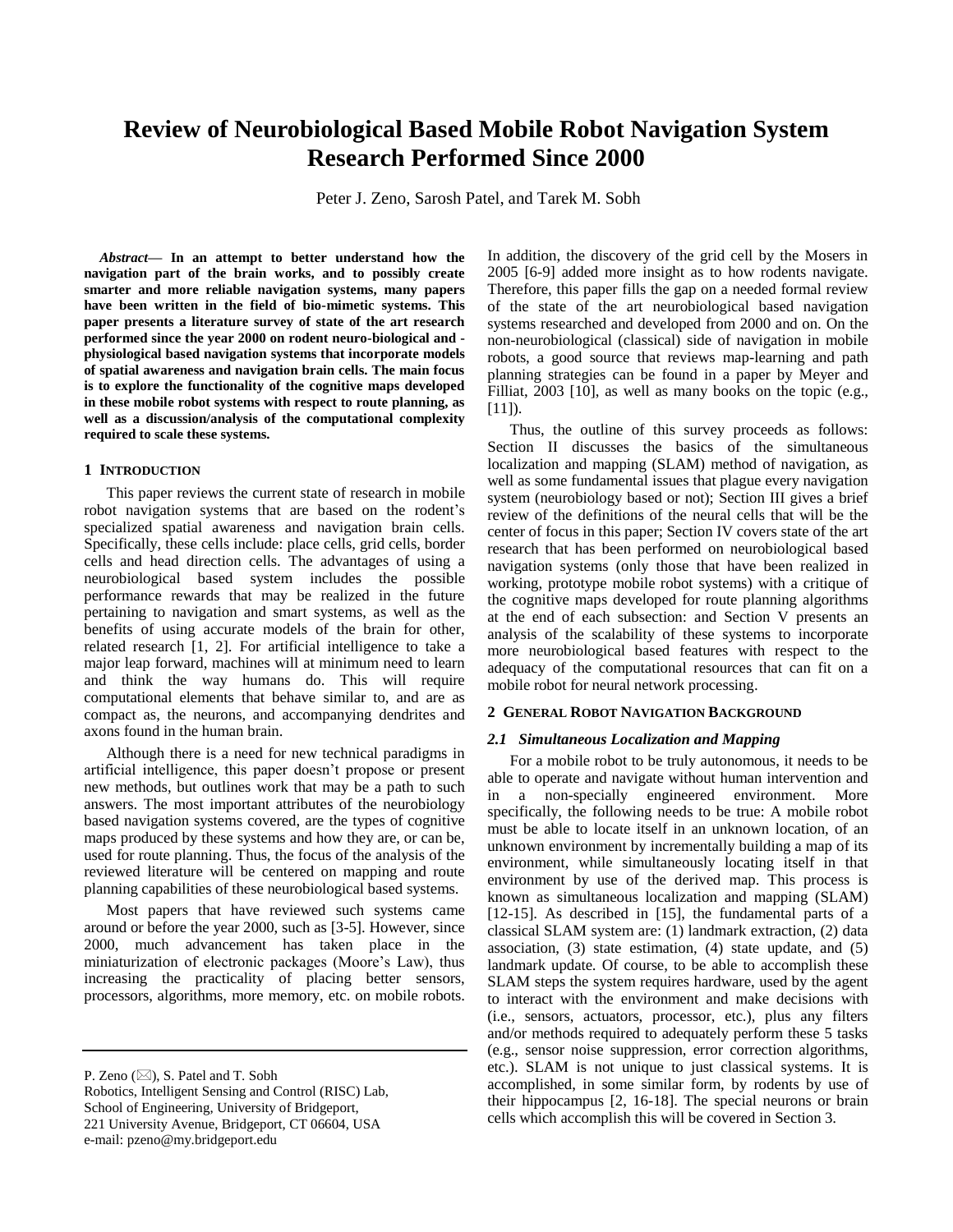## *2.2 Fundamental Navigation Issue: Sensor Error*

There are fundamental issues which plague every navigation system (neurobiological based or not) [19]. These issues, largely path integration related, propagate up into the mapping and localization phases, levels L0 to L1 in Fig. 1. In a neurobiological or neurophysiological based navigation system, this is equivalent to either lesions introduced into hippocampus and related areas, lack of allothetic stimuli, or other similar targeted manipulations on rats [9, 20, 21]. The outcome, thus, has a negative effect on the accuracy of the overall navigation system.

Therefore, for any navigation system to work adequately, the mobile robot's sensor data error must be within a usable margin and be reset periodically by allothetic information, whether visual, tactile, olfactory or other. Idiothetic data is the most basic navigational data for the robot to use to track its movements and is the basis for path integration [22-24]. The inherent issue with any ground based robot navigation system is the mobile robot's measurement accuracy with respect to distance traveled and directionality (idiothetic data), since this data is used to derive the robot's or rodent's pose. Sources of classical and most neurobiological based navigation systems' measurement errors come from the data obtained from odometry devices, inertial measurement units (IMUs), distance sensors, and other position/pose measurement systems (use of idiothetic stimuli only). The source of these errors fall into two categories, as described in [24, 25], of being either systematic or nonsystematic. Additionally, these errors accumulate over time [15, 22, 24- 26], making environment localization and mapping inaccurate if these measurements are used directly. Methods in error correction of odometry and related position/pose data has been, and still is, a major topic of research. However, probabilistic filters (e.g., extended Kalman filter - EKF) or particle filters, as well as use of allothetic stimuli (e.g., landmarks), are used with SLAM algorithms in classical systems to help correct these errors in the pose data and location estimation.



Fig. 1: A generic SLAM based hierarchal architecture that can apply to both classical and neurobiological based mobile robot systems.

Similarly, whether animals, insects or animats, these navigation systems require path integration (PI) systems with corrective error mechanisms [6, 20, 27]. In the case of animats, or more specifically, the neurobiological based navigation systems reviewed in this paper, it is shown that visual data is key to keeping PI errors to a workable minimum. This will also be touched on in Section 5.

#### **3 NAVIGATION RELATED CELLS REVIEW**

The following is a review of the definitions and characteristics of the specialized navigation neurons or cells, as found in the hippocampus and entorhinal cortex of a rodent brain, as well as the human brain [28]. This material is covered in other literature [6, 17, 18, 29, 30], but is included here for completeness.

#### *3.1 Place Cells*

Place cells in rodents were discovered by O'Keefe and Dostrovsky in 1971 [31, 32]. These cells, primarily located in the CA1-CA3 regions of the hippocampus, each fire at a devoted location in of a rodent's roaming area. The place cell's firing location is invariant to the head direction or body pose of the rodent. The firing area of each place cell also seems to follow the summation of two or more Gaussian distribution curves, one for each salient distal cue [28].

## *3.2 Head Direction Cells*

Head direction cells were discovered in rodents more than a decade after the place cells [33, 34]. These cells are place invariant and each have a preferred direction with respect to the rat's head direction in the horizontal plane, where it will fire at a maximum rate. They are silent for all other directions, except for a small region (+/- a few degrees) of their preferred direction angle. The head direction cells only fire as a function of the rat's head direction and not its body. Additionally, although the cells have different preferred directions, they seem to fall into a finite set of directions (e.g., N, NE, and SW). The directionality is relative, such that they will align relative to a dominate external cue of the environment the rat is introduced to, if available, else it will set a direction based on other unknown origins [20, 35].

#### *3.3 Border Cells*

A border cell can be thought of as a specialized place cell, where it only fires with respect to a certain border or barrier [36, 37]. The area covered by a border cell can vary drastically, with respect to each other. Similar to the place cell, the firing characteristic of the border cell is invariant to the rat's head direction.

# *3.4 Grid Cells*

The grid cell was discovered by Edvard and May-Britt Moser in 2005 [6-9]. This set of special, navigation related brain cells, which is the most recent to be discovered, is located in the entorhinal cortex. Grid cells have a very interesting firing characteristic, as compared to the places and border cells. A single place cell and border cell only fire at a specific location/region, whereas a single grid cell fires at a geometrical constellation of locations/regions. These regions within the rodent's roaming area form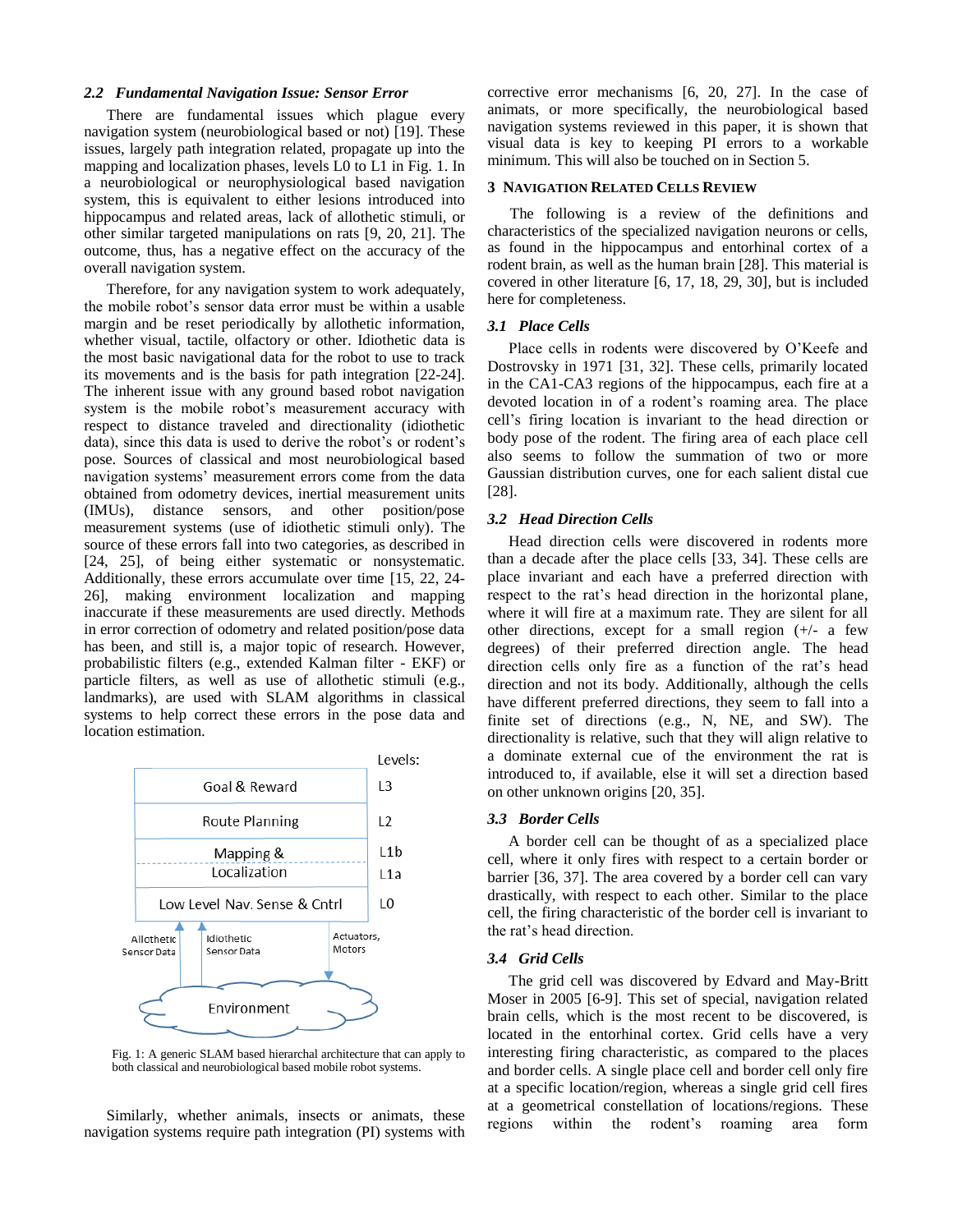hexagonal/equilateral triangles. Thus, once a rodent has learned any spot in the locations that are covered by a single grid cell, it will fire every time it passes over the same learned spots of this grid (within some non-symmetrical region of this location).

## **4 STATE OF ART RESEARCH IN NEUROBIOLOGICAL BASED NAVIGATION SYSTEMS FOR MOBILE ROBOTS**

This section covers state of the art research in neurobiological based navigation systems, where the systems have been implemented in a mobile robot since the early 2000's. These systems fall into three categories, based on the centric navigation cell that is being functionally emulated. These categories are: place cell centric, theoretical cell centric and grid cell centric. The theoretical cell uses one or more true neural navigation cells (one being the place cell typically) to create a new, fictional cell that is at the center of its navigation systems. Although fictional, these cells, or functions, may indeed be plausible and real in one form or another. Basic features and capabilities of these systems are summarized in Table I, located at the end of the paper.

## *4.1 Place Cell Centric Systems*

### **4.1.1 Arleo & Gerstner '00a**

The article and study by Arleo and Gerstner, 2000a [38] has had an influence, in one form or another, on many future works covered in this section, particularly [2, 39]. The references used in [38] fall into the categories of both neuroscience: O'Keefe & Nadel, 1978 [40]; Taube et al., 1990 [33]; Redish, 1997 [4]; etc.; and in neurobiological inspired circuits and models: Burgess et al., 1994 [21]; Brown & Sharp, 1995 [41]; Redish & Touretzky, 1997 [42], Gaussier et al, 1997 [43]; etc., which form a basis of references used by the other proceeding studies/articles. More references can be found in Arleo & Gerstner, 2000a [38] & 2000b [44]. Additionally, this paper's presentation and functional use of neurobiological specialized spatial navigation cells found in the rodent's hippocampus, for modeling in robotic navigation, is central to the theme of all of these papers covered.

# *4.1.1.1 Head Direction and Place Cells for Spatial Navigation*

In [38], the Khepera robot system used consists of: an on-board camera for vision based self-localization (90° field of view in horizontal plane), eight infrared (IR) sensors for obstacle detection and light detection, a light-detector for measuring ambient light, and an odometer for sensing selfmotion signals. The neurobiological based navigation system models two crucial spatial navigation cells: head direction cells and place cells.

In Fig. 2, the allothetic inputs consist of data from the onboard camera, which is used for the place cells in the sEC submodule, as well as data from the eight IR sensors and the ambient light sensor, which are used by the visual bearing cells in the VIS submodule (left side of Fig. 2). The neural networks (Sanger's [45]) to the place cell from the camera

input, are programmed off-line during an initial unsupervised, Hebbian learning phase [46]. During this initial, exploration/neural network training phase, each place cell location is learned by dividing images taken into smaller 32 x 32 pixels, running the reduced image through 10 different visual filters of 5 set scales each. This is done for the North, West, South and East views of the robot's arena from each snapshot/place cell location. The weights for the neural networks of each cell are trained with the reduced images and adjusted for maximum response for each image location. Thus the place cells are programmed neural networks with the on-board camera image, divided into four quadrants of 32 x 32 pixels each, at the input, and will allow for self-localization in the online mode.



Fig. 2: A functional overview of the directional system [38].

A light source is added to one wall of the robot's arena, where the IR sensors and ambient light sensor can lock onto this global direction (with the help of neural networks for fine tune positioning to the light source). This allows for calibration of the robot's directional module (right side of Fig. 2), which bounds the accumulated error in directionality.

The robot uses three different neural populations of cells (right side of Fig. 2) to calculate its head direction from its: current angular velocity, anticipated angular velocity, and feedback from the system output and calibration cells. The end result is a set of quantized, directional cells to drive the robot's motors for proper heading.

# *4.1.1.2 Computational Complexity*

The computational complexity of this system is a bit more involved than briefly covered here. Further details can be found in [38, 44, 47]. However, any neural network system is going to have a relatively high to extremely high computational complexity, based on the number of neural networks and the processing status of off-line and online/real-time learning. The environment is somewhat engineered and needs to be static. This is true though of any system in the initial stages of wringing out system integration errors, model problems/accuracy, etc.

### *4.1.1.3 Mapping and Route Planning*

Visual based mapping, through the use of snapshot recognition (place cells), is used to help correct head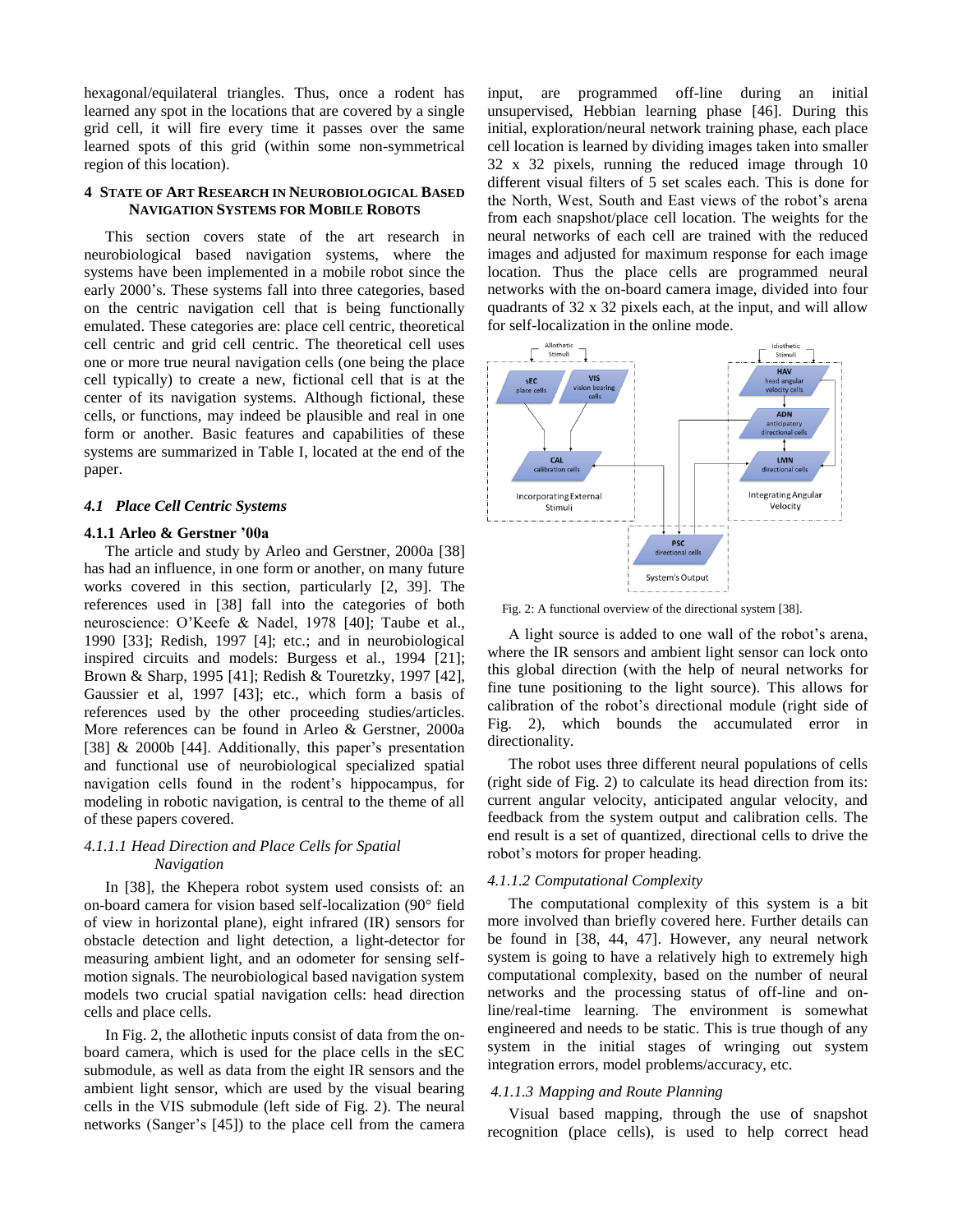direction error and not for obstacle avoidance or route planning. Therefore, true mapping and any form of route planning are not addressed in [38] and [44].

# **4.1.2 Hafner '08**

## *4.1.2.1 Place Cells and Cognitive Maps*

In [48], Hafner uses place cells for creating a cognitive map of a mobile robot's area. The mobile robot, outfitted with only an omnidirectional camera and a compass, produces a cognitive map during an exploration phase, where the map is represented by place fields and place cells. Each snapshot taken by the camera is converted into a 16 dimensional transformation, which is used as the sensory input to a neural network system. That is, each 360° camera snapshot is divided up into 16 angular, azimuth sections of 22.5° each, filtered and sent to the place cells' neural networks. The weights of each neural network, initially set to random values, take on evolved values during the exploration phase. The place cells, as shown in the "output layer/map layer" in Fig. 3, become relationally connected to each other based on a self-organizing map (SOM) methodology [49], where each, single winner of a particular snapshot becomes connected to the previous winner and the corresponding connection weight is increased. Since the place cells are not geometrically fixed, they are assigned relative angles to each other, creating a topological map.

#### *4.1.2.2 Simulated Route Planning*

However, once the neural cognitive maps have been built, they can only be used in simulation for navigation. The topological and metric information requires too much memory to reside in the mobile robot. Thus the mobile robot relies on landmark (snapshot) recognition and use of the SOM to reach goal spots or areas.



Fig. 3: Neural network structure as a result of learning connectivity between place cells. The input layer represents input from the robot's sensors [48].

#### **4.1.3 Barrera and Weitzenfeld '08**

#### *4.1.3.1 System Overview*

Barrera and Weitzenfeld [2, 50] propose and implement a very complex, intricate and modular neurophysiological based navigation model. As with Arleo [38, 44], all of the proposed functionalities are mapped back to existing neurophysiological entities. Additionally, many of these modules are implemented using Gaussian distributions and the Hebbian learning rule/equation for neural networks. The main goals of this research are: (1) for the mobile robot to be able to learn and unlearn path selections for goal locations based on changing rewards, (2) to create a realistic neuroscience based test bed for use in further behavior studies, and (3) add to the existing gap in the SLAM model between mapping and map exploitation [2]. The mobile robot's test environment configurations are limited to the Tmaze and the 8-arm radial maze.

The neurophysiological theory that forms the basis for this study comes from [51]. Thus, in addition to idiothetic and allothetic sensory inputs, there are also internal state/incentives and affordances information sensory inputs. Fig. 4 shows the functional modules of this system, while removing much of the underlying details of the neurophysiological framework. Further details, such as model description, the neurophysiological framework, and equations for each of these modules can be found in [2, 52- 54].



Fig. 4: Computational spatial cognitive model of the Barrera and Weitzenfeld neurophysiological based mobile robot navitation system. Some submodules and neurophysilogical framework are not shown and can be found in [50]. Partial glossary:  $\check{r}$  = effective reinforcement;  $PC = place information pattern; EX = expectations of maximum reward$ on their corresponding directions (DX); DIR = next rat direction; ROT  $=$  rat rotation; and  $DIS =$  next rat moving displacement.



Fig. 5: World graph layer module which implements a topological map of the mobile robot's environment inside the Place Representation module.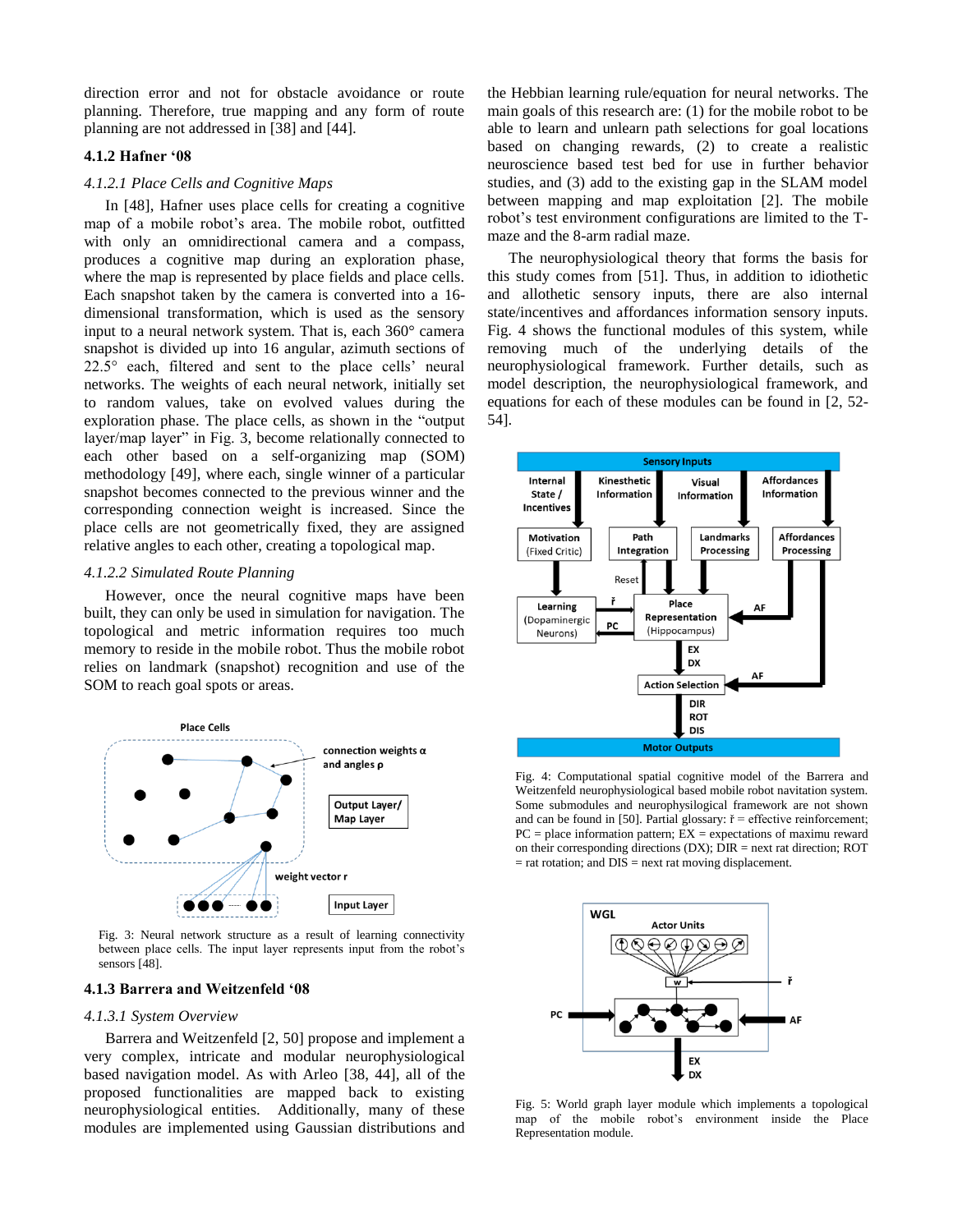Since the system lacks odometry and compass sensors, the idiothetic data comes in the form of kinesthetic data that is sent to an external motor control module, via the Action Selection module as shown in Fig. 4, which is used for executing rotations and translations of the robot.

#### *4.1.3.2 Place Cells, Cognitive Map Generation*

The Place Representation module in Fig. 4 is where the cognitive map is made, stored and accessed for the mobile robot to select movement options. Thus, this module represents the functionality of the hippocampus. The path integration information is combined with landmark information, through the Hebbian learning rule, to create a place cell layer. The overlapping place cell fields in this layer represents given locations or nodes that are found in the world graph layer (WGL), as shown in Fig. 5.

The WGL uses a simple algorithm to decide its next move. It analyzes active nodes connected to the Actor Unit and based on the highest weight, the WGL chooses the step that will get it closer to its learned goal, or the best move for the time if a goal has been changed or not learned yet.

## *4.1.3.3 Computational complexity*

Because of the high computational complexity of this neurophysiological based navigation system, most of the model runs on an external 1.8 GHz Pentium 4 PC, which communicates wirelessly with a Sony AIBO ERS-210 4 legged robot. Thus, the system is not autonomous.

## *4.2 Theoretical Cell Centric Systems*

#### **4.2.1 Wyeth and Milford: RatSLAM, version 3**

#### *4.2.1.1 System Overview*

Wyeth and Milford focuses in [16, 17] on a neurobiological inspired, SLAM based, mapping system for a mobile robot navigation system, based on models and earlier versions of RatSLAM [40]. Their robot, a Pioneer 2- DXE base system, performs mock deliveries in a large, single floor, office building using simple sensors: motor encoders for odometry, sonar and laser range finder for collision avoidance and pathway centering, and a panoramic camera system for landmark recognition. This system, named RatSLAM, uses the concept of place cells coupled to head direction (HD) cells to derive, what they call, pose cells.

#### *4.2.1.2 Pose Cells*

The competitive attractor network (CAN) [4, 40] based pose cells are used with local view cells, which are snap shots of the panoramic camera along the robot's journey. Thus, Milford and Wyeth, have added a new type of cell: the pose cell. The pose cell is similar to the conjunctive grid cells, as they report, which is a combination of grid cells and head direction cells found in the rodent brain. The pose cells work like weighted probabilities that each local view cell is in the direction and location of the stored pose (averaged). Fig. 6 illustrates the connectivity of the RatSLAM, version 3, as described here and in [20].

#### *4.2.1.3 Cognitive Map*

The mapping algorithm incorporates a loop closure and map relaxation techniques to fix and massage path integration errors, thus creating more of a topological map than a metric map. A loop closure event only occurs when a threshold of consecutive local view cells matches the camera's input, thus allowing for a change in the pose data. So as to save original pose data, the relaxed map is saved to an "Experience Map" (see Fig. 7 for an illustration of the Experience Map Space), and the local view cells with accompanying pose cell data are stored in a connection matrix. Due to the topological nature of the Experience Map, transitions between experiences are stored, thus allowing for route planning to be possible.

The benefit that comes from this design is that it is a first step into implementing the functionality of some of the specialized, navigation and spatial awareness, brain cells in a mobile robot. The down side is that it has been shown that the competitive attractor network can be easily replaced by a filter system [19], which leads to substantial computational speedup. Additionally, even with pruning in the Experience Map, data storage and processing does appear to grow unbounded.



Fig. 6: Connectivity diagram of the RatSLAM, version 3.



Fig. 7: The RatSLAM system. The left side represents the CAN system which forms pose cells from local view cells using a 3-D CAN algorithm. The right side represents the Experience Map, which helps disambiguate scenes that are similar in a semi-metric form. A further, detailed description can be found [20]. Permission to replicate given by Dr. Michael Milford.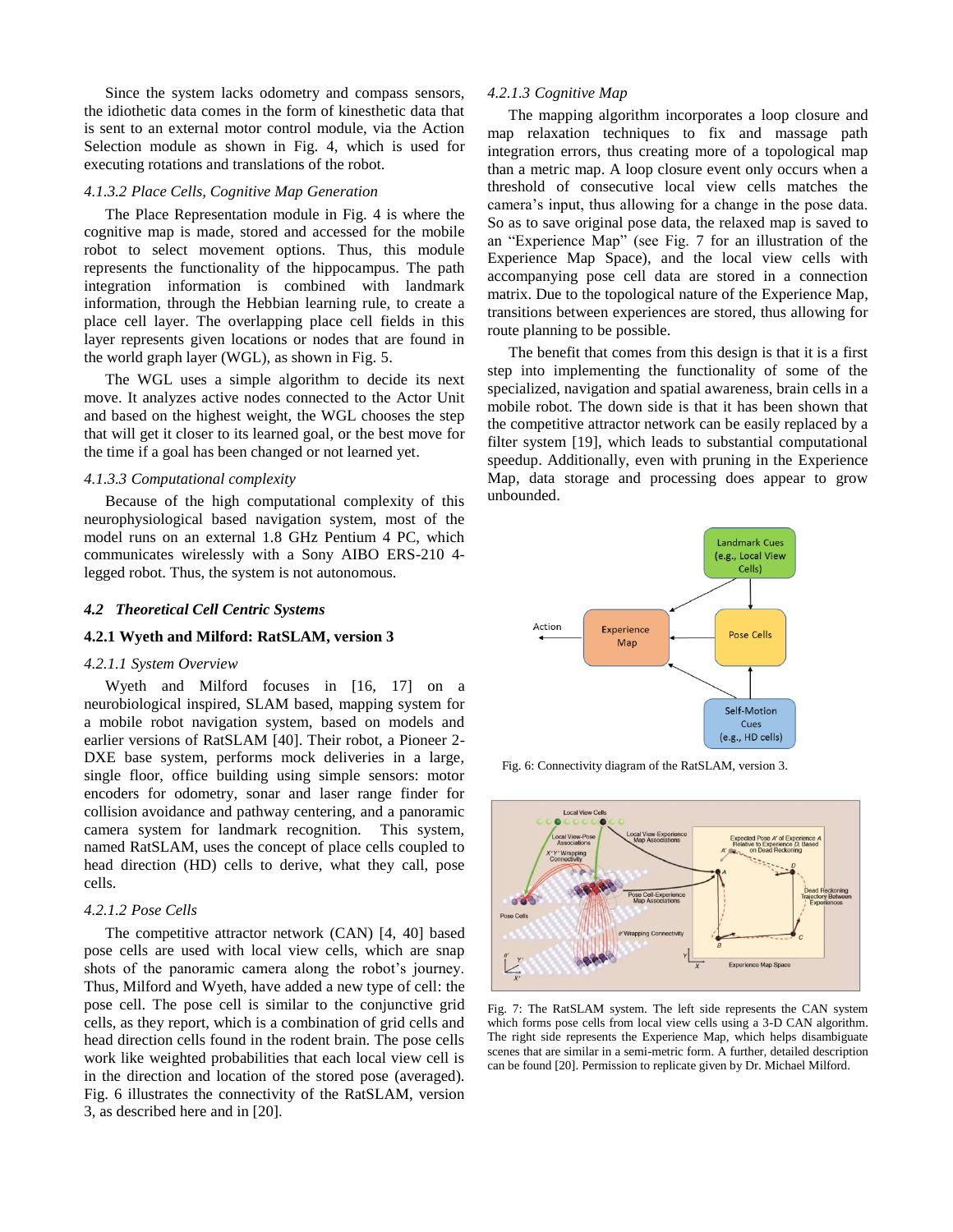## **4.2.2 Gaussier et al. '07**

# *4.2.2.1 Transition Cell*

Gaussier et al. built a neurobiologically inspired mobile robot navigation system in 2007 [55] using a new cell type they named the "transition cell". Their cell is based on the concept of moving from one place cell to the next over a defined interval of time. Thus, two place cells are mapped to a single transition cell, creating a cell which represents both position and direction of movement or spatiotemporal transitions, thus a graph like structure.

## *4.2.2.2 Computation Complexity*

Multiple neural networks span the system's architecture, as shown in Fig. 8, from the landmark extraction/recognition stage to the cognitive map and motor transition stages. The many inputs of video, place cells, etc. into a system of neural networks, requires many calculations to be carried out during each time step. This complexity is similar to Arleo [38, 44], and Barrera and Weitzenfeld [2, 50, 54], covered in the previous section. To illuminate the amount of processing that is required it is stated in  $[55]$  that the system uses  $3x$ dual core Pentium 4 Processors which run at 3 GHz each. Azimuth angles are measured using an on-board compass, displacement is obtained from wheel encoders, and the visual is obtained from a panoramic camera.

The navigation process starts at the left most part of Fig. 8, where a single, potential landmark is selected and analyzed at a given time. This occurs up to N times per snapshot, where N is a set to a value to help balance the algorithm's efficiency with its robustness. Therefore, as expected in any visual extraction/recognition system, a fair amount of processing time and power is spent during this stage. Additionally, during the initial exploration phase, weighted neural network coefficients are calculated for each potential landmark (32 x 32 pixels) and azimuth grid value, so that these small local views can be learned online. For more detail on the calculations performed to arrive at the place cells from the landmark-azimuth matrix (PrPh) consult [55].



Fig. 8: The system's neural network based model architecture. Processing flow starts at the far left with the input of each camera snapshot [55].

## *4.2.2.3 Cognitive Map*

Each place cell (center of Fig. 8) is connected to each neuron of the landmark-azimuth matrix, where each connection has its own, unique, learned weights for that landmark-azimuth-place cell combination, as well as temporary scalars for the current, potential landmark view. However, it is very likely that several place cells will be active enough at a given location. The paper states that when a whole area has been mapped, during the initial exploration phase, the place cells are divided up into their own areas to eliminate these overlaps, see Fig. 9. Thus, creating a cognitive map.



Fig. 9: Assignment of dedicated place cell fields. Permission to replicate given by Dr. Nicolas Cuperlier [55].



Fig. 10: Topographical cognitive map in the form of a graph is produced in the system, as illustrated. Permission to replicate given by Dr. Nicolas Cuperlier [55].

An assumption is made about the average number of possible place cell transitions from any particular place cell for the test conducted in [55]. This is done to reduce the N x N neural network based, transition matrix to a 6 x N, where N represents the number of possible transition place cell targets. Thus, greatly reducing the computational complexity from O(N2) to O(N). However, this value may not work for all test cases, or in field use.

## *4.2.2.4 Route Planning*

The robot's cognitive map built during an initial exploration phase, as previously described, consists of nodes and edges, as show in Fig. 10, and is thus a graph:  $G = (N,$ E). Each node is a transition cell and an edge signifies that the robot has traveled between the two transition cells or nodes. The edges hold weight value (e.g., function of use) and the nodes hold activity values. The recorded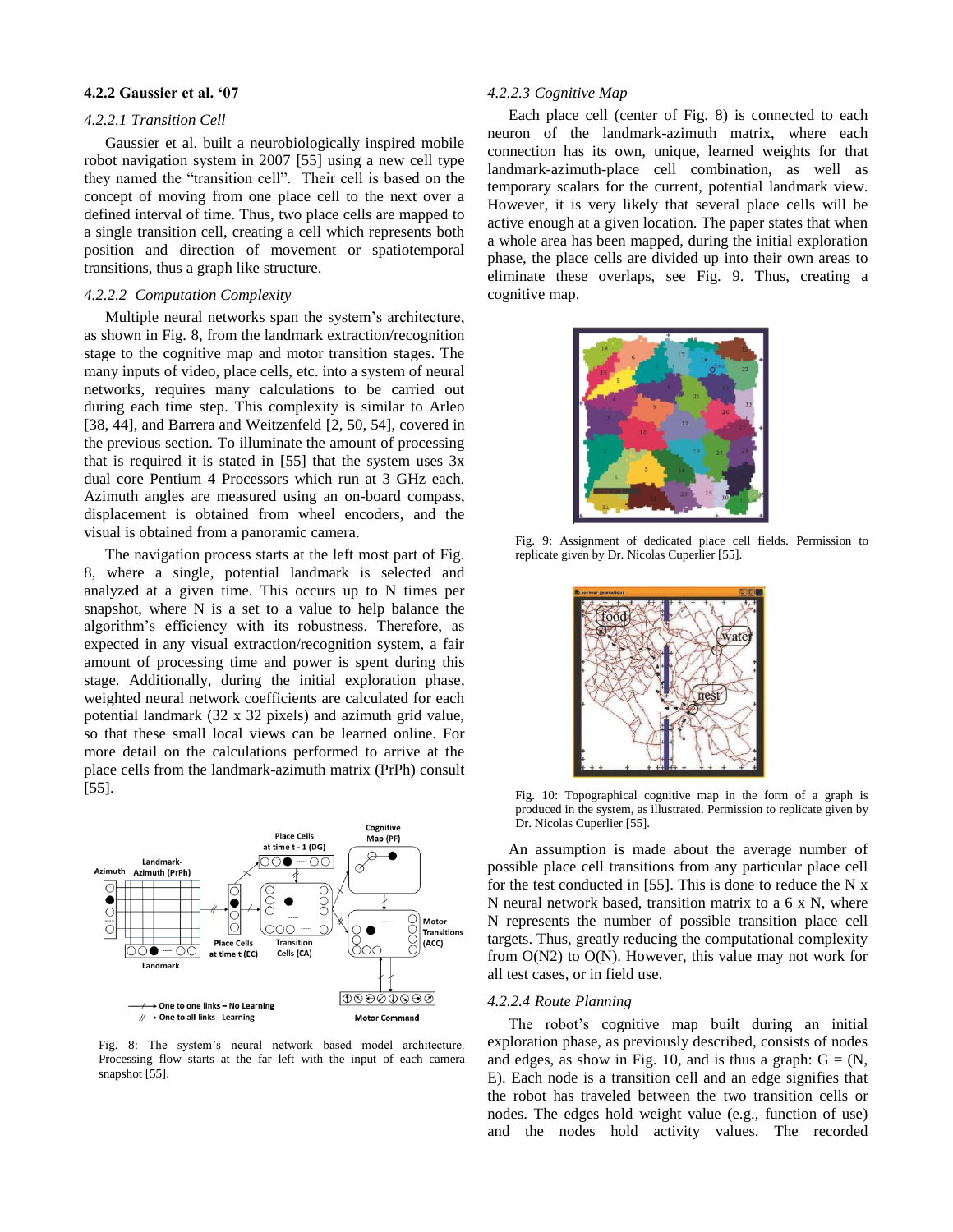nodes/edges of the cognitive map are used in a neural network version of the Bellman-Ford algorithm [56] to find the most direct route from a motivation point to the single source destination, while several types of motivations (drink, eat, sleep, etc.) are used to initiate the robot's travel to the proper destination source. The satisfaction level of the motivations changes with time and distance traveled, while increasing at the source.

# *4.3 Grid Cell Centric Systems*

Perhaps due to the fact that the grid cell was not discovered until 2005, or due to its complex nature and unknown functionality/contribution to navigation, there is a sparse number of robot navigation systems that are based on the grid cell. Instead related research in grid cells come from computational/oscillational models [57-59].

As covered in the previous section, Milford and Wyeth [16, 17] use pose cells in their neurobiological based navigation model, which are similar conjunctive grid cells (as further described in [60]). Additionally, the wrapping connectivity of the pose cell grid creates a grid cell type pattern. However, the pose cell grid is laid out and used more like a discretized three dimensional graph rather than the known lay out of a grid cell's firing pattern. There certainly are similarities, but this work will remain in the theoretic cell section.

Additionally, Gaussier et al. [61, 62] used a grid cell mathematical model of the grid cell for their mobile robot navigation system. However, the grid cell is a modulo projection of the path integration input. The tests performed on the mobile robot shows poor patterns for the grid cell firing when relying on just path integration with growing accumulated errors as expected. Adding visual input to reset and recalibrate the path integration fixes the noisy path integration input, and thus sharpening the firing pattern of the grid cells. The grid cells are thus used more as a test pattern for various arenas and path integration degradation used. The grid cells do not add Cartesian mapping to the environment as might be expected, if it were used for mapping and route planning. Thus, this study does not fully fit this section and will not be covered in any more detail.

#### **5 LITERATURE SURVEY ANALYSIS**

As stated previously, the main focus of this paper is to present research on state of the art mobile robot navigations systems that are based on true rodent neurobiological spatial awareness and navigation brain cells. More specifically, this paper critiques how closely these navigation systems emulate neurobiological entities (e.g., posterior parietal cortex, dorsolateral medial entorhinal cortex, hippocampus, basal ganglia, place cells, head direction cells, etc.), the systems' autonomy classification, as well as their cognitive mapping and route planning capabilities. A summary of the answer to these questions can be found in Table I, as well as critiques at the end of each source surveyed. For completeness, a brief summary on the importance of visual cues to these systems, as well as a discussion on the Hebbian learning rule used in the literature and the computational

limitations of the scalability of these types of navigation systems due to the use of neural networks are covered.

# *5.1 Visual Cues*

As discussed in Section 2 and exemplified in the literature summarized above, it is quite apparent that there is a strong correlation between the visual recognition capabilities and the overall navigation capabilities of the neurobiological based mobile robot. Navigation dominant on visual cues is referred to taxon navigation, and applies to animals, humans, insects, etc., as well as classical and neurobiological based mobile robot navigation systems. This comes as no surprise as it has been shown that the specialized navigation and spatial awareness cells of a rodent are dependent to some degree on visual cues [20, 63- 66]. Additionally, biological systems, such as those found in rodents, can navigate on non-visuals cues as well. These can be auditory, olfactory, and/or somatosensory cues. However, adding more allothetic sources to the neurobiological based navigation system and keeping to theme of using artificial neural networks (ANN), further taxes the on-board processing and memory systems, as discussed below.

#### *5.2 Neural Networks*

#### **5.2.1 Continuous Attractor Network**

To keep on track with closely modelling a neurobiological system, both allothetic and idiothetic stimuli are fed into ANNs in all of the literature. The one difference is with the RatSLAM system [16, 17, 67, 68], which uses a variant of an ANN system called the (3-D) continuous attractor network (CAN) system (see Fig. 7). Although the CAN is a type of ANN, it is less computationally complex to update due to the fact that the activity values of the CAN units are varied between 0 and 1, thus keeping the weighted connections fixed. Changes in the CAN cell's activity level  $\Delta P$  is given in [17] by:

$$
\Delta P = P * \varepsilon - \varphi,\tag{1}
$$

or,

$$
\Delta P_{x',y',\theta'} = \sum_{i} \sum_{j} \sum_{k} P_{i,j,k} \varepsilon_{a,b,c} - \varphi
$$
 (2)

where *P* represents the activity matrix of the network  $(P_{x,y})$ . *θ'*), ε is the connection matrix, \* is the convolution operator, and the constant  $\varphi$  is used to create global inhibition and inhibition in the connection matrix. The matrices are fixed in size at the start of the robot's program.

Another difference between the RatSLAM system and the rest of the systems presented in the literature review section, is that the other systems use ANNs throughout their navigational system (thus increasing the computational complexity, but staying with the theme), while RatSLAM only uses the CAN for mobile robot pose determination. The visual snapshot matching appears to be of a non-ANN based algorithm.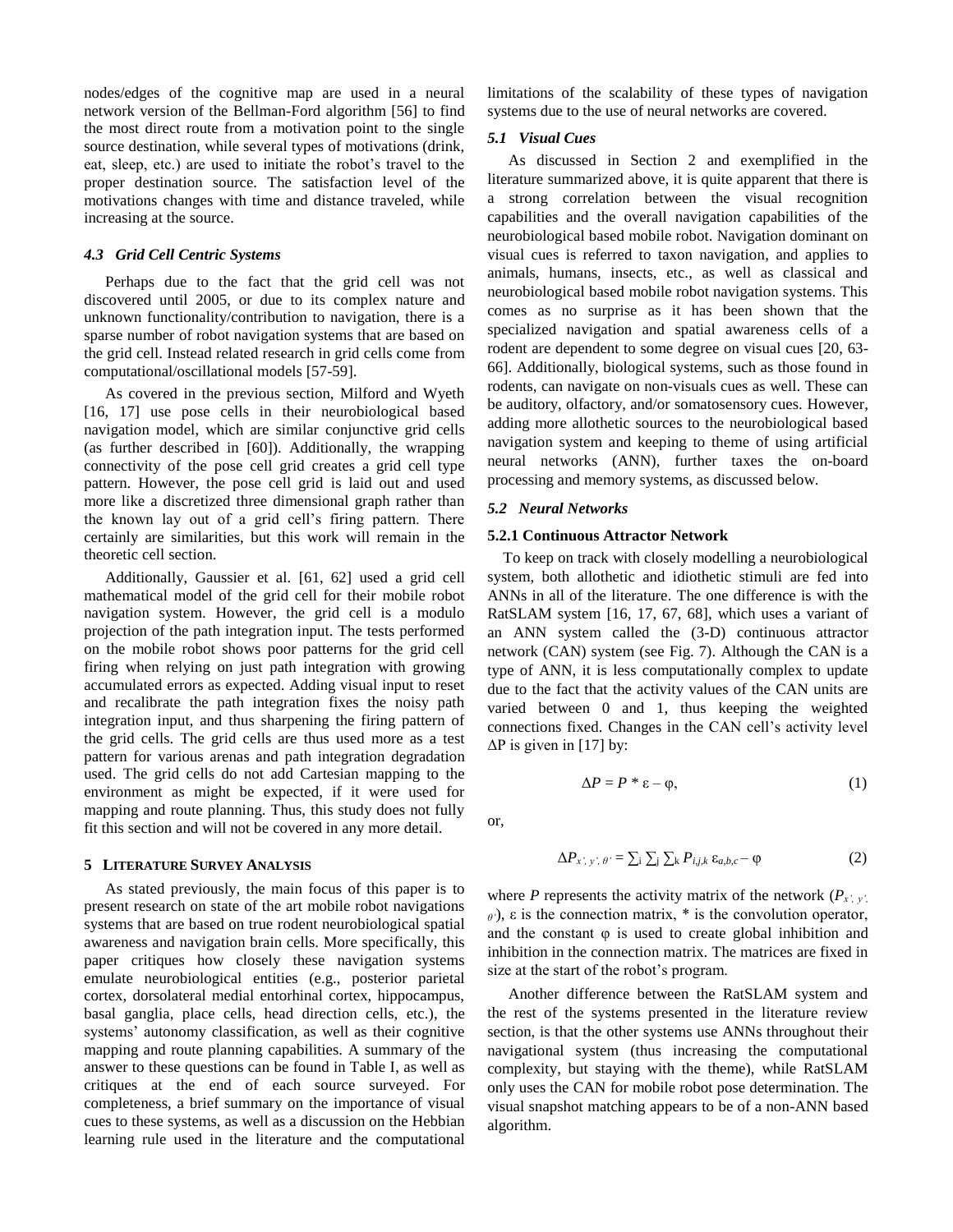## **5.2.2 Hebbian Learning Rule**

Hebbian based ANN used in the research literature has the general equation of:

$$
y_i = \sum_j w_{ij} x_j \tag{3}
$$

and 
$$
\Delta w_{ij} = \alpha x_j y_i \tag{4}
$$

where,  $y_i$  is the output from neuron i,  $x_j$  is the  $j<sup>th</sup>$  input, and  $w_{ij}$  is the weight from  $x_j$  to  $y_j$ . The scalar  $\alpha$  is known as the learning rate and it may change with time. The Hebbian learning rule  $(\Delta w_{ii})$  is named after D. Hebb [46] and his theory that the connection or synapse between two neurons strengthen as a result of a repeated pre- and postsynaptic neuron firing relationship. Incorporating a bias or threshold term  $w_0$ , and some transfer function σ results in the Hebbian rule, as shown in [69-71], in the form of:

$$
y_i = \sigma \left( \sum_j w_{ij} x_j - w_0 \right) \tag{5}
$$

The transfer function  $\sigma$  is typically a discrete step function:

$$
sgn(t) = \begin{cases} 0 \text{ if } t < 0, \\ 1 \text{ if } t \ge 0, \end{cases}
$$
 (6)

or a smooth "sigmoid", e.g.

$$
\sigma(t) = (1 + e^{-t})^{-1},\tag{7}
$$

The Hebbian general equation is inherently unstable, where all the synapses can either reach their maximum allowed value or transition to zero [72-74]. Thus, a simple alternative equation to (4), such as that used in [38], [39] and [75], is as follows:

$$
\Delta w_{ij} = \alpha x_j y_i (1 - w_{ij})
$$
 (8)

The neural networks used in the literature surveyed typically use no more than a single layer and are feedforward neural networks, see Fig. 11. These ANNs are adequate for simple, discrete input/output combinations, such as heading, turn angle, etc.

# *5.3 Computational Complexity Limiting Realism Scalability*

When determining the computational complexity of a neural network, there are three important parameters to consider: *size*, *depth* and *weight* of the network. The *size* is the number of neurons, the *depth* is the length of a longest path from an input point to an output neuron, while the sum total of the absolute values of the weights represent the *weight* of the network.

The training of the ANNs that are used for complex pattern recognition, such as those found in interfacing allothetic stimuli to the navigation system, can really only be accomplished off-line. The processing power and time required would have too large of an impact on mobile robot

resources and usability. This is due to the many forward propagation and back propagation cycles required to set the weights of the ANN to the most optimum values possible (given set number of cycle constraints) for each training sample in the training phase. The time complexity will be a function of network *size* and particularly *depth*. An example of a simple two input, two output, single layer ANN is given in Fig. 11. Further examples can be found in the literature surveyed.



Fig. 11: Single layer ANN with two inputs, two outputs and two neurons.

Ways in which to add neurobiological based entities, such as allothetic stimuli, other percepts and/or controlling influences (e.g., nucleus accumbens, grid cells, etc) from various parts of the brain, while maintaining a usable mobile robot footprint, are as follows:

- 1) Use of mobile graphics processor units for massively parallel, general purpose computing (GPGPU) of more complex ANNs,
- 2) Removing ANNs from simpler parts of the system that can be easily replaced by a good, cheap sensor (e.g., head direction ANN in [38] with a MEMs gyroscope).
- 3) Creating an application specific integrated circuit (ASIC) that models ANNs.

Option 3 would be the most expensive, but also the most efficient in power, size and processing capabilities. Option 1 is a more flexible option, but still requires a great deal of power and special programming expertise. An example of what is available is the NVIDIA's ® Tegra® K1 Mobile GPU with 192 light weight parallel processor cores. They can be programmed using CUDA or cuDNN. Option 2 takes the system away from the realism of a neurobiological system, but some tradeoffs need to be made to model portions that are most important to the research.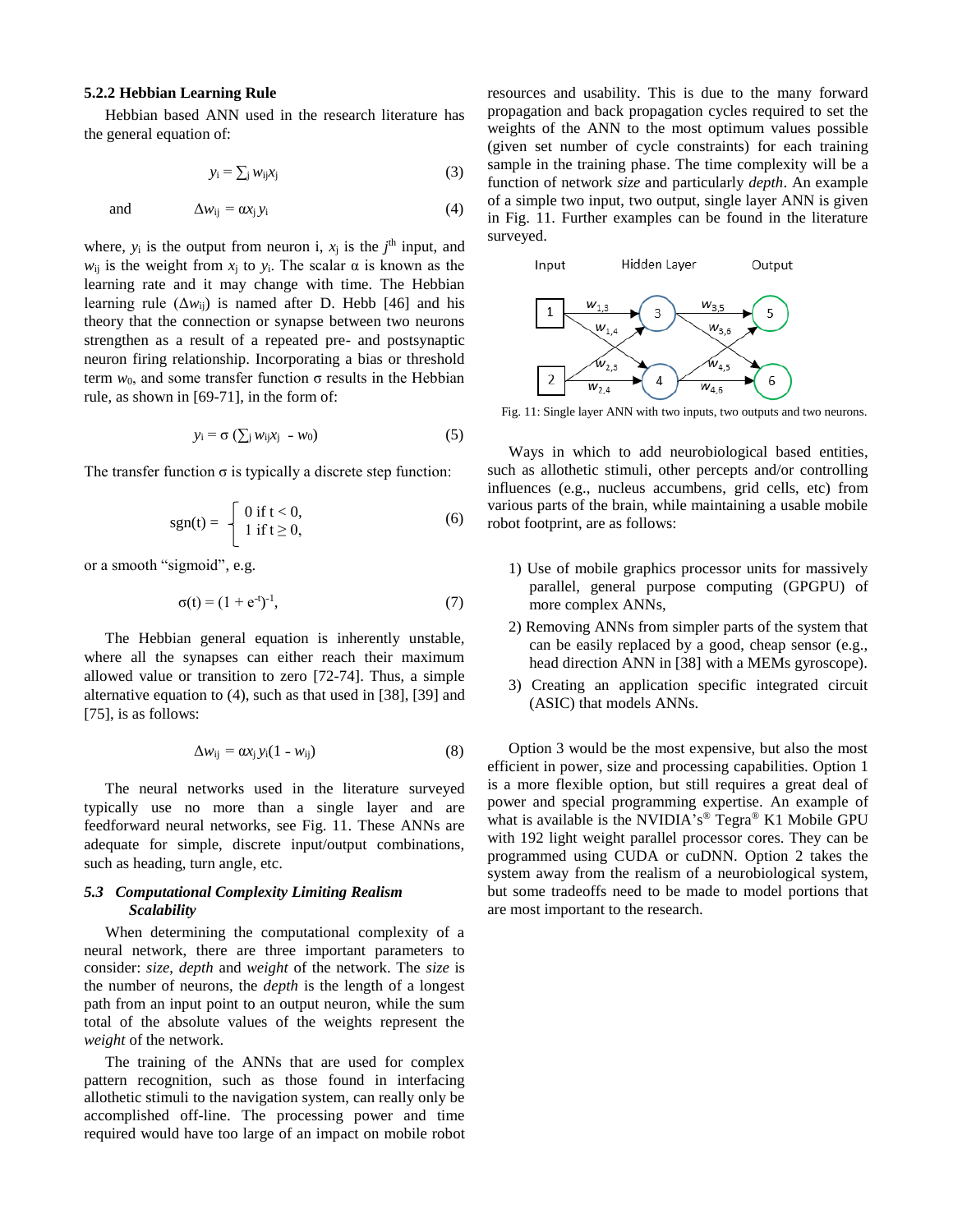**Table I: Neurobiological Based Navigation Research** 

| <b>Authors/Articles</b> | <b>Platform/Sensors</b>                                | <b>Visual Capabilities</b>          | <b>Brain Cells</b> | <b>Cognitive Map</b>    | <b>Route Planning and</b> |
|-------------------------|--------------------------------------------------------|-------------------------------------|--------------------|-------------------------|---------------------------|
|                         |                                                        |                                     | <b>Emulated</b>    |                         | Autonomy (*)              |
| Arleo; Gerstner [38]    | 1) Khepera mobile robot                                | - Offline, unsupervised, Hebbian    | - Place cells and  | Built into NNs of       | Not applicable.           |
|                         | platform.                                              | learning, network (NN) training.    | - Head direction   | place cells $&$         |                           |
|                         | $2)$ 8 IR sensors $-$                                  | - Four 90° horizontal snapshots     | (HD) cells         | head direction          |                           |
|                         | Obstacle detection.                                    | taken $(N, W, S, E)$ to create a    |                    | cells. (Use of external |                           |
|                         | 3) Light detector $-$                                  | single, location recognizable view. |                    | homing light            |                           |
|                         | Ambient light measure.                                 | - Used primarily to assist with     |                    | and offline NNs).       |                           |
|                         | 4) Camera $90^\circ$ H - Self-                         | robot NN directionality.            |                    |                         |                           |
|                         | localization.                                          |                                     |                    |                         |                           |
|                         | 5) Odometer – Self-motion                              |                                     |                    |                         |                           |
| Hafner [48]             | 1) Omnidirectional camera                              | - 360° snapshot divided into 16     | -Place cells.      | Topological map-        | Can only be per-          |
|                         | 2) Compass.                                            | segments. Input into place cell     |                    | Relational nav.         | formed in simulations     |
|                         |                                                        | NN, thus assists with robot's       |                    | connections between     | due to amount of          |
|                         |                                                        | position determination.             |                    | place cells.            | metric data processing    |
|                         |                                                        |                                     |                    |                         | required.                 |
| Barrera &               | 1) Sony AIBO, 4 legged                                 | - Simple color recognition          | -Places cells &    | Place cells (nodes)     | Ability to learn and      |
| Weitzenfeld [2, 50]     | robot.                                                 | representing landmarks and goal.    | many neuro-        | and connections         | unlearn goal locations    |
|                         | 2) Camera 50° H                                        | - Distance extracted from images    | physiological      | (edges).                |                           |
|                         | 3) Limited turns in                                    | of engineered environment and       | based elements.    | Simple T-maze and       |                           |
|                         | increments of $+/- 45^{\circ}$ .                       | known relations.                    |                    | 8-arm maze.             |                           |
|                         | 4) External PC w/ 1.8 GHz<br>Pentium 4 Processor. Runs |                                     |                    |                         |                           |
|                         | nav. model and connects.                               |                                     |                    |                         |                           |
|                         | wirelessly to AIBO robot.                              |                                     |                    |                         |                           |
| Wyeth & Milford         | 1) Pioneer 2-DXE robot.                                | - 360° snapshot. Each unique        | - Place cell &     | A cognitive map is      | Office delivery           |
| [16, 17]                | 2) Motor encoders -                                    | snapshot is stored as a local view  | head direction     | stored in an            | locations are stored      |
|                         | Odometry                                               | cell (VC) for landmark recognition  | cell combined      | experience map. The     | in the mobile robot,      |
|                         | 3) Sonar & laser range                                 |                                     | as a pose cell.    | map is created from     | which uses the exp.       |
|                         | finder - Collision avoidance                           |                                     |                    | the pose cells in the   | map and CAN to            |
|                         | & pathway centering.                                   |                                     |                    | competitive attractor   | make deliveries.          |
|                         | 4) Panoramic camera syst.                              |                                     |                    | network (CAN).          | *Autonomous.              |
|                         | - Landmark recognition.                                |                                     |                    |                         |                           |
| Gaussier et al. [55]    | 1) Robot with 3x Dual Core                             | - 360° snapshot taken at low        | - Place cells      | Topological map.        | Use of the Bellman-       |
|                         | Pentium Processors (3 GHz                              | resolution and image is convolved   | coupled together   | Created online during   | Ford algorithm to         |
|                         | each).                                                 | using difference of Gaussian        | to create          | initial exploration     | choose most direct        |
|                         | 2) Panoramic camera.                                   | (DoG) to detect characteristic      | transition cells.  | phase: images and       | route from the cogn.      |
|                         | 3) Compass to measure                                  | points (Landmark recognition).      |                    | directions used to      | map (transition cells     |
|                         | azimuth angles.                                        |                                     |                    | create place cells      | with weighted links).     |
|                         | 4) Wheel encoders.                                     |                                     |                    | which are then used     | *Autonomous.              |
|                         |                                                        |                                     |                    | to create trans. cells. |                           |
| Strösslin [39]          | 1) Khepera mobil robot                                 | - Simulates rodent's FOV by         | - Place cells and  | Combined place          | Results come partially    |
|                         | platform.                                              | rotating camera 4 times to obtain   | - HD cells         | code (CPC) neurons,     | from the robot and        |
|                         | 2) Camera 60° H FOV.                                   | 240° FOV image.                     | - Many neuro-      | where visual and        | from simulation of        |
|                         | 3) Odometers.                                          | - Extracts directional information  | physiological      | odometric information   | agent. Thus, not          |
|                         | 4) Proximity sensors.                                  | from visual inputs.                 | based elements.    | is stored.              | applicable.               |
|                         |                                                        | - Path integration through visual   |                    |                         |                           |
|                         |                                                        | and self-motion information.        |                    |                         |                           |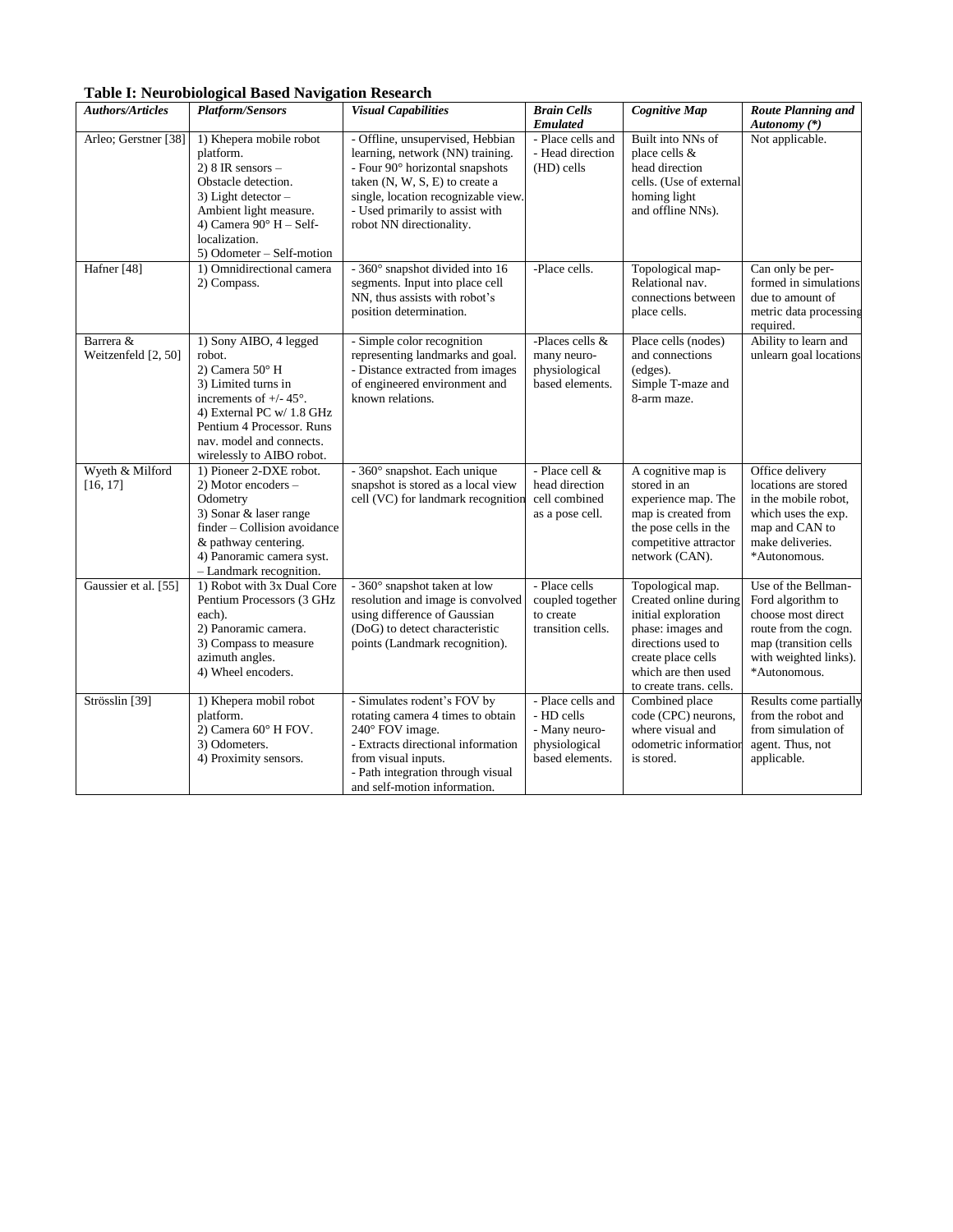#### **REFERENCES**

- [1] K. Caluwaerts, M. Staffa, S. N'Guyen, C. Grand, L. Dollé, A. Favre-Félix*, et al.*, "A biologically inspired meta-control navigation system for the psikharpax rat robot," *Bioinspiration & biomimetics,* vol. 7, p. 025009, 2012.
- [2] A. Barrera and A. Weitzenfeld, "Biologically-inspired robot spatial cognition based on rat neurophysiological studies," *Autonomous Robots,* vol. 25, pp. 147-169, 2008.
- [3] O. Trullier, S. I. Wiener, A. Berthoz, and J.-A. Meyer, "Biologically based artificial navigation systems: Review and prospects," *Progress in neurobiology,* vol. 51, pp. 483-544, 1997.
- [4] A. D. Redish, "Beyond the cognitive map: Contributions to a computational neuroscience theory of rodent navigation," Carnegie Mellon University, 1997.
- [5] M. O. Franz and H. A. Mallot, "Biomimetic robot navigation," *Robotics and Autonomous Systems,* vol. 30, pp. 133-153, 2000.
- [6] B. L. McNaughton, F. P. Battaglia, O. Jensen, E. I. Moser, and M.-B. Moser, "Path integration and the neural basis of the'cognitive map'," *Nature Reviews Neuroscience,* vol. 7, pp. 663-678, 2006.
- [7] T. Hafting, M. Fyhn, S. Molden, M.-B. Moser, and E. I. Moser, "Microstructure of a spatial map in the entorhinal cortex," *Nature,* vol. 436, pp. 801-806, 2005.
- [8] H. Stensola, T. Stensola, T. Solstad, K. Frøland, M.-B. Moser, and E. I. Moser, "The entorhinal grid map is discretized," *Nature,* vol. 492, pp. 72-78, 2012.
- [9] S.-J. Zhang, J. Ye, C. Miao, A. Tsao, I. Cerniauskas, D. Ledergerber*, et al.*, "Optogenetic dissection of entorhinalhippocampal functional connectivity," *Science,* vol. 340, p. 1232627, 2013.
- [10] J.-A. Meyer and D. Filliat, "Map-based navigation in mobile robots:: Ii. a review of map-learning and path-planning strategies," *Cognitive Systems Research,* vol. 4, pp. 283-317, 2003.
- [11] G. Dudek and M. Jenkin, *Computational principles of mobile robotics*: Cambridge university press, 2010.
- [12] H. Durrant-Whyte and T. Bailey, "Simultaneous localization and mapping: part I," *Robotics & Automation Magazine, IEEE,* vol. 13, pp. 99-110, 2006.
- [13] T. Bailey and H. Durrant-Whyte, "Simultaneous localization and mapping (SLAM): Part II," *IEEE Robotics & Automation Magazine,* vol. 13, pp. 108-117, 2006.
- [14] H. Lategahn, A. Geiger, and B. Kitt, "Visual SLAM for autonomous ground vehicles," in *Robotics and Automation (ICRA), 2011 IEEE International Conference on*, 2011, pp. 1732-1737.
- [15] S. Riisgaard and M. R. Blas, "SLAM for Dummies," *A Tutorial Approach to Simultaneous Localization and Mapping,* vol. 22, p. 126, 2003.
- [16] M. Milford and G. Wyeth, "Persistent navigation and mapping using a biologically inspired SLAM system," *The International Journal of Robotics Research,* vol. 29, pp. 1131-1153, 2010.
- [17] G. Wyeth and M. Milford, "Spatial cognition for robots," *Robotics & Automation Magazine, IEEE,* vol. 16, pp. 24-32, 2009.
- [18] N. Sünderhauf and P. Protzel, "Learning from Nature: Biologically Inspired Robot Navigation and SLAM—A Review," *KI-Künstliche Intelligenz,* vol. 24, pp. 215-221, 2010.
- [19] M. Milford and R. Schulz, *Principles of goal-directed spatial robot navigation in biomimetic models* vol. 369, 2014.
- [20] A. D. Redish, *Beyond the cognitive map: from place cells to episodic memory*: MIT Press Cambridge, MA, 1999.
- [21] N. Burgess, M. Recce, and J. O'Keefe, "A model of hippocampal function," *Neural networks,* vol. 7, pp. 1065-1081, 1994.
- [22] H. Dongjun, Y. Hyun Seok, Y. Gyung Hwan, and P. Heuk Sung, "A dead reckoning sensor system and a tracking algorithm for mobile robots," in *Mechatronics, 2009. ICM 2009. IEEE International Conference on*, 2009, pp. 1-6.
- [23] Y. Jin-Xia, C. Zi-xing, and D. Zhuo-Hua, "Dead reckoning of mobile robot in complex terrain based on proprioceptive

sensors," in *Machine Learning and Cybernetics, 2008 International Conference on*, 2008, pp. 1930-1935.

- [24] F. Azizi and N. Houshangi, *Mobile robot position determination*: INTECH Open Access Publisher, 2011.
- [25] J. Borenstein and L. Feng, "Measurement and correction of systematic odometry errors in mobile robots," *Robotics and Automation, IEEE Transactions on,* vol. 12, pp. 869-880, 1996.
- [26] B. Bischoff, N.-T. Duy, F. Streichert, M. Ewert, and A. Knoll, "Fusing vision and odometry for accurate indoor robot localization," in *Control Automation Robotics & Vision (ICARCV), 2012 12th International Conference on*, 2012, pp. 347-352.
- [27] M. Müller and R. Wehner, "Path integration in desert ants, Cataglyphis fortis," *Proceedings of the National Academy of Sciences,* vol. 85, pp. 5287-5290, 1988.
- [28] J. O'Keefe, N. Burgess, J. G. Donnett, K. J. Jeffery, and E. A. Maguire, "Place cells, navigational accuracy, and the human hippocampus," *Philosophical Transactions of the Royal Society of London B: Biological Sciences,* vol. 353, pp. 1333-1340, 1998.
- [29] P. J. Zeno, "Emulating the Functionality of Rodents' Neurobiological Navigation and Spatial Cognition Cells in a Mobile Robot," *International Journal of Computing,* vol. 14, pp. 77-85, 2015.
- [30] U. M. Erdem and M. E. Hasselmo, "A biologically inspired hierarchical goal directed navigation model," *Journal of Physiology-Paris,* vol. 108, pp. 28-37, 2014.
- [31] J. O'keefe and D. Conway, "Hippocampal place units in the freely moving rat: why they fire where they fire," *Experimental Brain Research,* vol. 31, pp. 573-590, 1978.
- [32] J. O'Keefe and J. Dostrovsky, "The hippocampus as a spatial map. Preliminary evidence from unit activity in the freelymoving rat," *Brain research,* vol. 34, pp. 171-175, 1971.
- [33] J. S. Taube, R. U. Muller, and J. B. Ranck, "Head-direction cells recorded from the postsubiculum in freely moving rats. I. Description and quantitative analysis," *The Journal of Neuroscience,* vol. 10, pp. 420-435, 1990.
- [34] J. S. Taube, "The head direction signal: origins and sensorymotor integration," *Annu. Rev. Neurosci.,* vol. 30, pp. 181-207, 2007.
- [35] J. L. Kubie and A. A. Fenton, "Heading-vector navigation based on head-direction cells and path integration," *Hippocampus,* vol. 19, pp. 456-479, 2009.
- [36] N. Burgess and J. O'Keefe, "Neuronal computations underlying the firing of place cells and their role in navigation, *Hippocampus,* vol. 6, pp. 749-762, 1996.
- [37] T. Hartley, N. Burgess, C. Lever, F. Cacucci, and J. O'Keefe, "Modeling place fields in terms of the cortical inputs to the hippocampus," *Hippocampus,* vol. 10, pp. 369-379, 2000.
- [38] A. Arleo and W. Gerstner, "Modeling rodent head-direction cells and place cells for spatial learning in bio-mimetic robotics," *From Animals to Animats,* vol. 6, pp. 236-245, 2000.
- [39] T. Strösslin, D. Sheynikhovich, R. Chavarriaga, and W. Gerstner, "Robust self-localisation and navigation based on hippocampal place cells," *Neural networks,* vol. 18, pp. 1125- 1140, 2005.
- [40] J. O'keefe and L. Nadel, *The hippocampus as a cognitive map* vol. 3: Clarendon Press Oxford, 1978.
- [41] M. A. Brown and P. E. Sharp, "Simulation of spatial learning in the Morris water maze by a neural network model of the hippocampal formation and nucleus accumbens," *Hippocampus,*  vol. 5, pp. 171-188, 1995.
- [42] A. D. Redish and D. S. Touretzky, "Cognitive maps beyond the hippocampus," *Hippocampus,* vol. 7, pp. 15-35, 1997.
- [43] S. Zrehen and P. Gaussier, "Building grounded symbols for localization using motivations," in *Proceedings of the Fourth European Conference on Artificial Life, ECAL97, Brighton, UK*, 1997, pp. 299-308.
- [44] A. Arleo and W. Gerstner, "Spatial cognition and neuro-mimetic navigation: a model of hippocampal place cell activity," *Biological Cybernetics,* vol. 83, pp. 287-299, 2000.
- [45] T. D. Sanger, "Optimal unsupervised learning in a single-layer linear feedforward neural network," *Neural networks,* vol. 2, pp. 459-473, 1989.